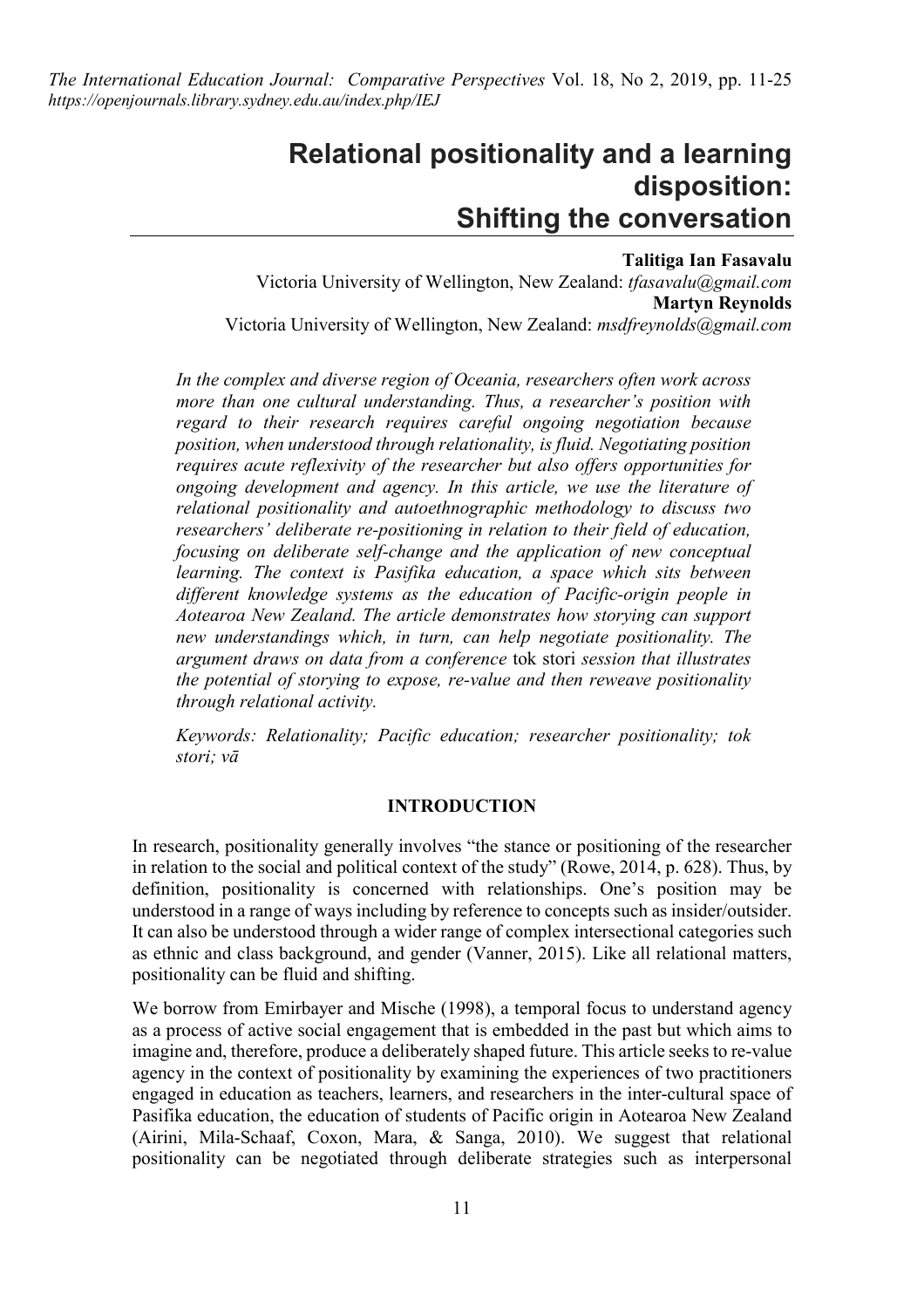relational activity and deliberate self-change or self-actualization (Fletcher, 1998). This is especially true when positional closeness is valued in the research/teaching context. While not synonyms, research and teaching are related in terms of positionality since both involve the relational construction of knowledge. Thus, while the article pays attention to research, a wider application to educational contexts is possible, particularly for researcher practitioners.

The term relational positionality has been used to refer to the relational shaping of a researcher's identity (Crossa, 2012). That is, how the researcher is positioned by others. Relational positionality, when understood in this way, is focussed on matters of which the researcher must be aware but over which they have little control. Any reflexive process which a researcher undertakes to imagine their position is likely to be individual, retrospective, category-based, and performed as an ethical background prior to research as a way of accounting for power.

However, ethical cultural references from Oceania extend the demands of positionality beyond flows of power in research. An ongoing ethical obligation to care for research relationships (Airini et al., 2010) is also deemed significant. In this view, an element of researcher positioning is the contribution researchers offer research participants and their communities. This is a product of what the researcher brings to relationships in the research rather than just who they appear to be or the categories they seem to occupy. This ethical approach offers researchers the opportunity to change the way they are received in research through deliberate cultivation of interpersonal relationships, exposure to contexts, ideas, and so on. In many situations in Oceania, research sites are located in the space between elements of two knowledge systems (Mila-Schaaf & Hudson, 2009), for example in Pasifika education. In these circumstances, researchers travel from one world of ideas to another (Mason & Rawlings-Sanaei, 2014) as a research edgewalk (Krebs, 1999). Developing one's ability to edgewalk is a further way a researcher can take steps to satisfy research obligations of relational care.

Positionality is included as an aspect in most accounts of research, sometimes in terms of disposition (a person's inherent characteristics). However, little has been written about acts of deliberate learning to increase a researcher's potential to serve communities by shifting their relational position. This article examines the relationship between position and disposition by taking account of learning. New knowledge, practices, and perspectives that can promote relational closeness between researcher and participants are particularly important to research theorized through a relational lens. Exploring this area contributes to an understanding of relationality by accounting for positionality through the management of the categories a person seems to fit. This article values relationships as sites of learning, and draws attention to relational obligations and expectations as opportunities for researchers to seek agency, particularly over their own development and research contribution.

#### **PARAMETERS OF RELATIONAL POSITIONALITY**

In this section, we review literature which discusses positionality in relational terms in the context of inter-cultural spaces. Merriam et al. (2001) discuss the dynamics of research in multi-cultural societies using the category of insider-outsider. This refers to the way a researcher may or may not be seen to "belong". In their view, positionality is multileveled, unstable over time, and relational. They see a balance between various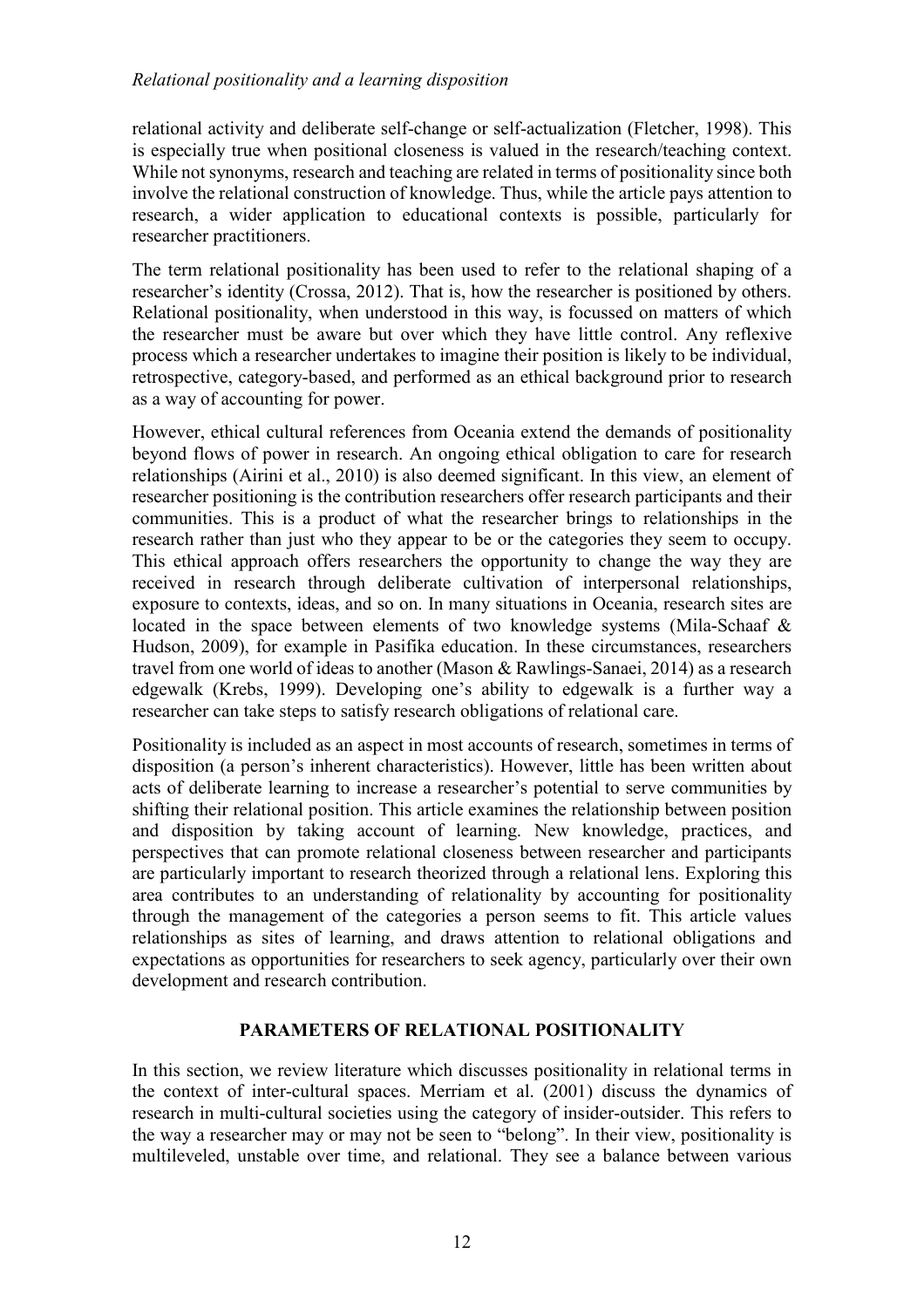categorical markers, such as sex and age, as that which constructs a researcher's position in their participants' minds. They suggest that because power in research is negotiated, researchers have an element of agency over positionality, exercised during research by performing actions that are valued in the research context, such as visiting key community locations.

A discussion of positionality as a reciprocal relational status is staged in Carling, Erdal, and Ezzati (2014). They describe three intersecting elements. Firstly, there is an "infinite number of social categories" (p. 6) held in the minds of those involved. Second is the perceived position of the research itself: who is seen to fund it and why. Finally, the researcher's personal characteristics or disposition is significant. Disposition is important when evident during research if the researcher shows they know and understand aspects of the relevant community. Although often used for describing a researcher's position in research, categorical ideas of positionality can become simplistic and may tend towards essentialisation. Whereas concepts such as superdiversity and intersectionality provide less disturbance to simplicity than understanding that positionality is relational and reciprocal (Carling et al., 2014).

Crossa (2012) says that relational positionality can also "consider how researchers' identities are shaped by multiple mobile and flexible relations and how that makes a difference to the research process" (p. 110) . Interrelations between categories that inform a researcher's multiple identities can affect a researcher's position. However, fluid positionality can also be produced by changes in contextual and interpersonal relationships during research. Crossa points out that writers have depicted relationships between researcher and collaborators variously as a gap (Moss, 1995) or as a state of betweenness (Nast, 1994). The latter implies a fluid negotiation in which changes in researcher position are made through researcher actions but can also be made by other people in the context. When a researcher's position changes during research, a researchers' theoretical framework might also shift, suggesting a circular (Carling et al., 2014) reciprocal relationship between positionality and other research elements.

Relational positionality can be understood through Oceanic ideas. In the Tongan relational concept of *vā*, a spatial metaphor, relationships are a "sociospatial connection" (Ka'ili, 2005, p. 89) which "relates and connects individuals and groups to one another" (p. 90). The Samoan writer, Wendt ([1](#page-2-0)999) says, "Va<sup>1</sup> is the space between . . . the space that is context, giving meaning to things. The meanings change as the relationships/the contexts change" (p. 402). Airini et al. (2010) offer ethical guidance in the inter-cultural space of Pasifika education through the Samoan reference *teu le va*. This "focuses on secular and sacred commitments, guiding reciprocal 'acting in' and respect for relational spaces" (Anae, 2016, p. 117) such as the *va* of research relationships. Relational elements of research such as positionality involve an obligation "to 'tidy up' the physical, spiritual, cultural, social, psychological and tapu 'spaces' of human relationships" (Airini et al., 2010, pp. 11,12). In this way, *teu le va* in Pasifika education "gives recognition to the centrality of context as a holistic environment" (p. 17). This involves understanding position in relation to complex multi-level culturally fluid and diverse communities. In turn, nuanced obligations of relational care are placed on researchers.

<span id="page-2-0"></span><sup>&</sup>lt;sup>1</sup> Editor's note: The authors use 'Va' with, and sometimes without, a macro over the 'a' to specify its Samoan use (without macron) and Tongan (with macron). The authors have varied its use according to the reference under discussion.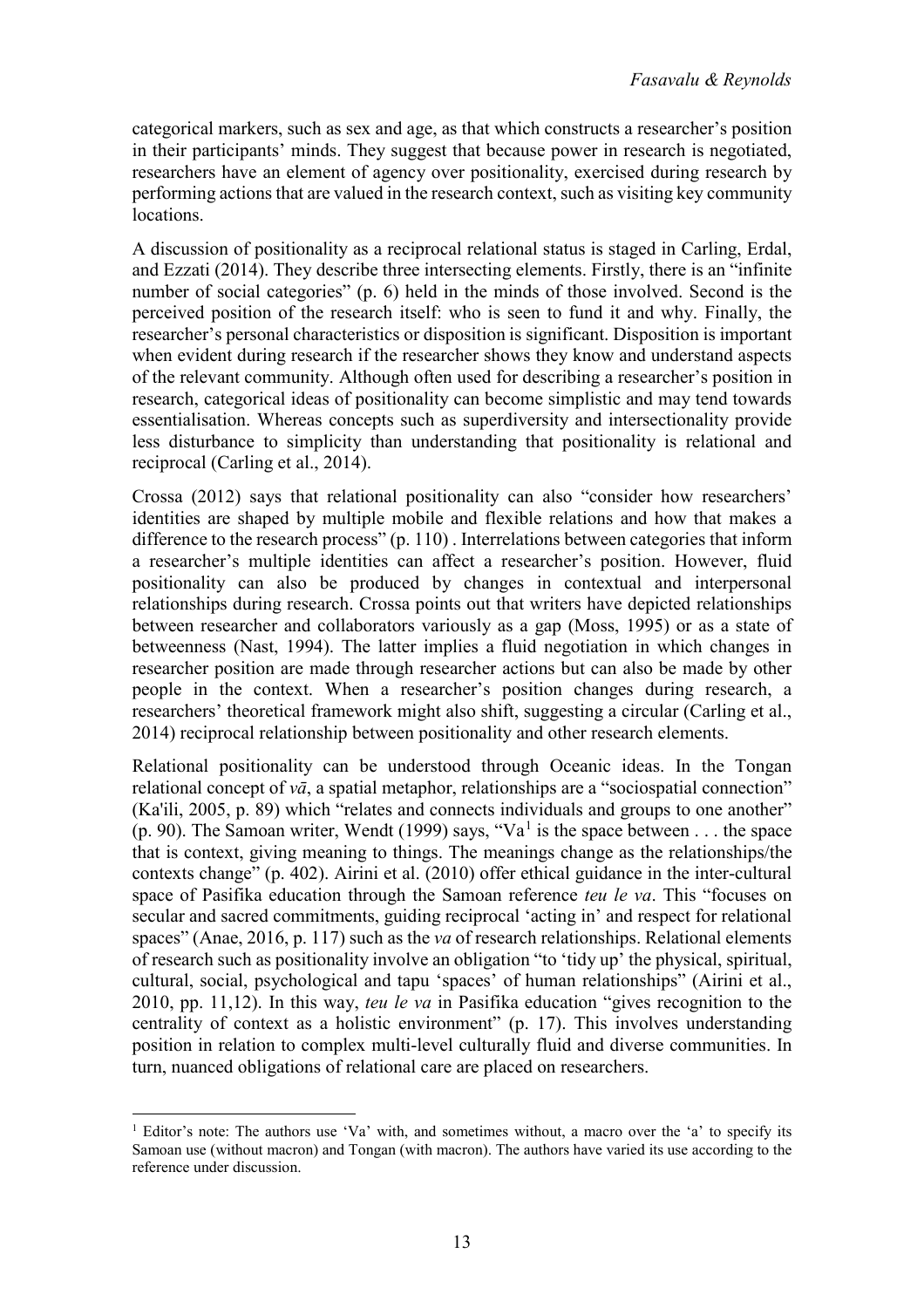This section has illustrated a variety of ways in which positionality has been relationally understood; as a balance of categorical items; as reciprocal and shifting; as subject to agency during research; and made intelligible in Pacific thinking through *vā* or *va*, appropriate in the field of Pasifika education. Because we seek to pay attention to our own experiences of agency in positionality, we now turn to a consideration of autoethnography as methodology.

## **AUTOETHNOGRAPHIC METHODOLOGY**

In the autoethnographic process "authors scrutinize, publicize, and reflexively rework their own self-understandings as a way to shape understandings of and in the wider world" (Butz & Besio, 2009, p. 1660). In autoethnography, the concept of position is often present. For example, summarizing Goffman (1998), Meo-Sewabu (2014) describes ethnographic research as being "about getting into place and making yourself (and your culture) vulnerable" (p. 353). Hamilton, Smith, and Worthington (2008) say ethnography includes "cultural elements of personal experience" in which the researcher may "situate themselves, contesting and resisting what they see" (p. 22).

An essential tool is an autoethnographic sensibility. This means "recognizing that clearcut distinctions among researchers, research subjects and the objects of research are illusory, and that what we call the research field occupies a space between these overlapping categories" (Butz & Besio, 2009, p. 1664). The apparent boundaries of the positioned self and concepts of relational positionality are questioned by an autoethnographic sensibility. This questioning is a consequence of embracing a holistic relational view of the world. Autoethnography can be collaborative (Chang, Ngunjiri, & Hernandez, 2016; MacDonald & Reynolds, 2017) as in this study.

Autoethnography is primarily a textual interrogation (Jones, 2007). As an exercise in selfreflexivity (Crossa, 2012), it takes into account how "text" is shaped by ideological and epistemological assumptions as well as subjective and normative claims (Kincheloe & McLaren, 2002). Although text is generally written, oral performance is text. *Tok stori,* as a relationally-focussed forum, can produce an interactive text focussed on the relational aspects of experience and learning.

# *TOK STORI* **AS METHOD**

*Tok stori* is a practice of Melanesian origins (Sanga, Reynolds, Paulsen, Spratt, & Maneipuri, 2018). It involves people meeting and storying their experiences as experts in their own lives. *Tok stori* in the academy offers "opportunities for researchers and others to follow a relational path in their investigations, one which recognises the connectedness of humanity" (p. 5). It challenges lecture-style conference presentations that deliberately divide presenter and listeners through space and power.

*Tok stori* can be understood as a relational ontology (Sanga & Reynolds, 2019). The act of storying contributes to relational closeness (Sanga & Reynolds, 2019) because, through story, a shared reality is constructed. As a method within that ontology, *tok stori* affects the kinds of data produced and is helpful in developing data which values the whole person. The *tok stori* space values vulnerability, emotionality, personal experiences, relational encounters, and narrative intersections.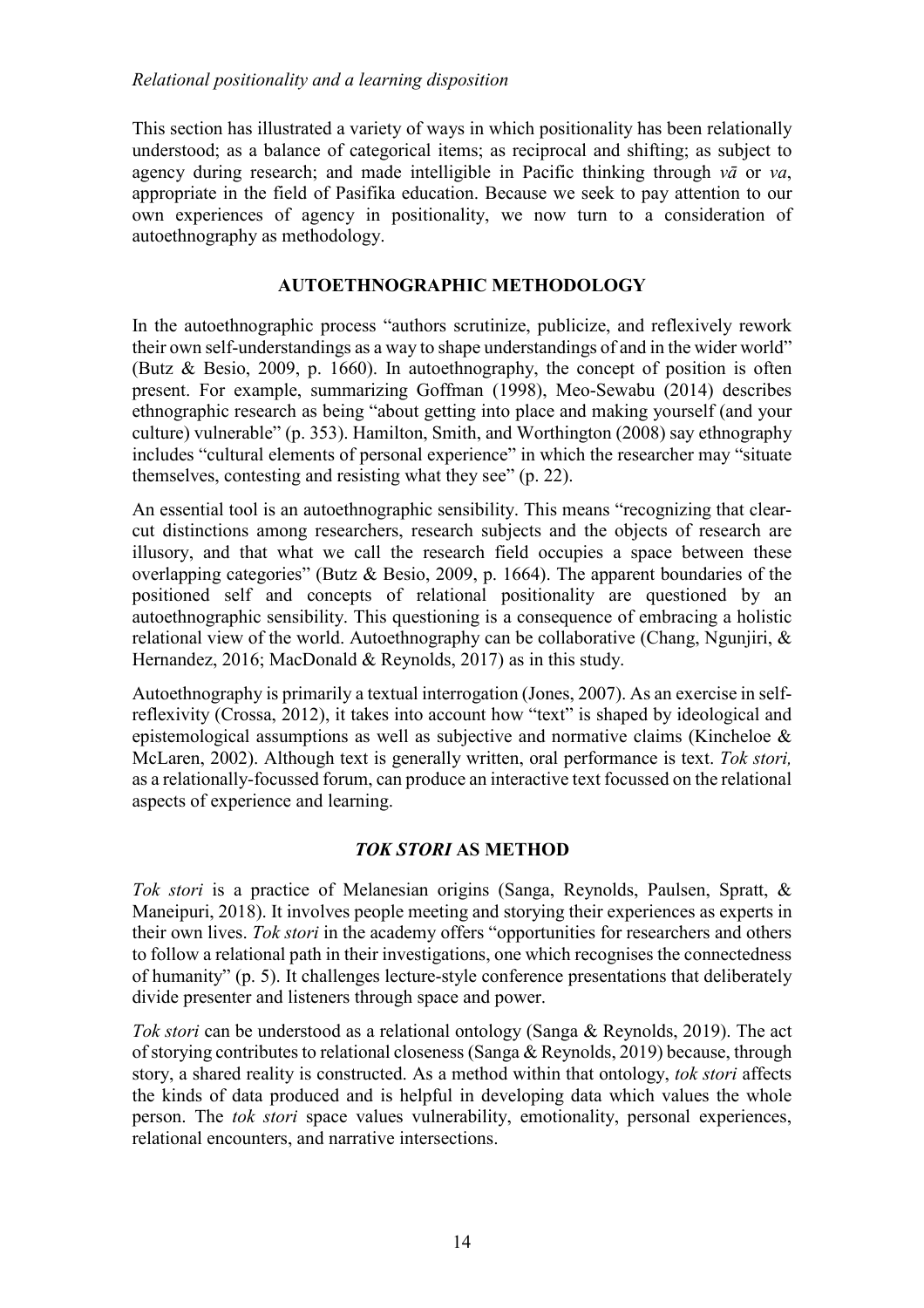A conference call to *tok stori* or *talanoa* invites participates to a trust-based relational space in which to listen well, contribute deeply and expect to be changed through joint knowledge creation. Although some writers have contextually used *tok stori* and *talanoa* as synonyms (Houma, 2011; Nanau, 2011) to acknowledge this research as edgewalking and despite one of the authors of this paper, Tali's, familiarity with *talanoa*, we retain the Oceania Comparative and International Education Society (OCIES) conference term *tok stori* to draw attention to the relational space as one to which we both intentionally step.

#### **CONTEXT**

The data in this study was primarily drawn from an OCIES conference *tok stori* focussed on a number of *tok stori* previously shared by us (the authors, Tali and Martyn). *Tok stori* in the conference space offers an opportunity to decolonize proceedings despite the constraints of time and space. Here the lecture room required re-formatting into a circle at the start and back into rows at the end of the session, a symbolic reminder of the dominance of conference approaches which shape relationality through distance at the expense of connection. The session aim was to engage with a wider circle of people regarding our stories, including how one researcher's storying had affected the other. We hoped that other people's experiences and understandings would intersect with ours, helping us to re-understand our stories with enhanced depth and resonance. The session was facilitated by an expert practitioner. Ethical clearance was given by participants for their contributions to be used as research data. The session of around 60 minutes, timed to fit a double conference time allocation, involved approximately 20 participants. A mobile phone recorded the session which was subsequently transcribed.

# **INFORMED GROUNDED THEORY ANALYSIS**

A grounded theory (Charmaz, 2014) analytical approach (GT) is inductive and prioritizes understandings developed from data over those embedded in pre-existing frameworks. GT advocates coding through interaction between researcher(s) and data using a process of questioning without presumption (Charmaz, 1999). Concrete open codes (Charmaz, 1999) are established early by line-by-line coding, followed by axial codes (Strauss & Corbin, 1998) of more abstract patterns. This dual process is useful in autoethnographic endeavour for understanding relationships between individual experiences and global patterns

Despite seeking to avoid pre-supposition, GT recognizes everyone comes to data with assumptions. Thornberg (2012), who developed informed grounded theory (IGT), extends this recognition, claiming it is unwise not to take "advantage of the literature when collecting and analysing data" (p. 243). Thornberg suggests that adding sensitising concepts derived from literature to coding provides a tentative but viable way to navigate through data. An IGT approach is particularly valuable in research which seeks to understand relationality because it allows a literature-driven relational lens to inform coding as a way of understanding the relational configuration of apparently individual experiences. We conducted an IGT analysis of the data from the *tok stori* using sensitising concepts including agency, positionality, and relationship.

An iterative line-by-line IGT analysis produces insight by creating distance between researcher and data, valuable in supporting an autoethnography sensibility. However,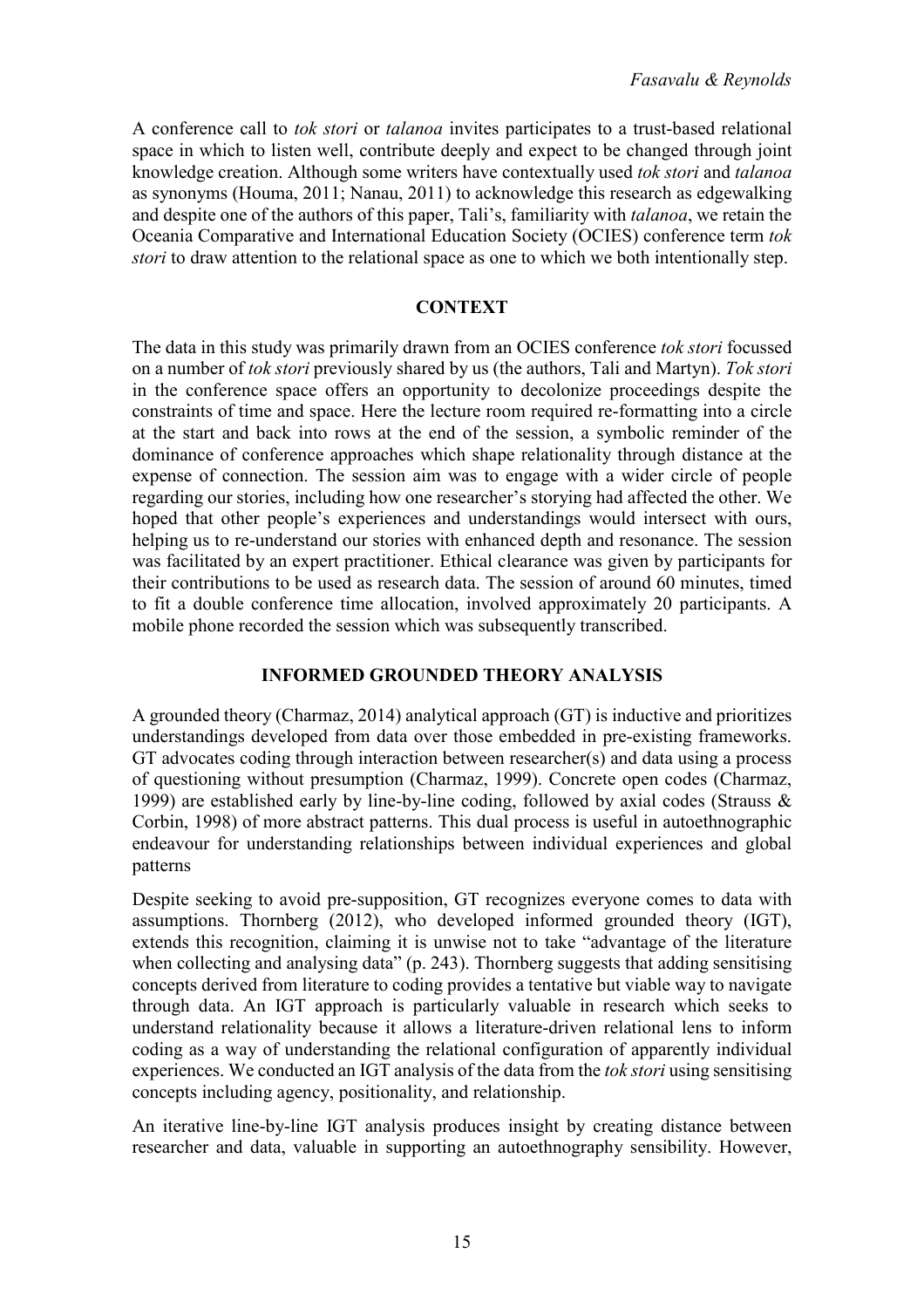here we opt to reconstitute the data post-analysis as story in order to honour its origin and nature. Analysis is threaded through the data of the stories as told. We deal first with Tali's and then Martyn's story, linked as an edgewalk started on "different sides" of Pasifika education. Then we present contributions within the *tok stori* session from others to widen the focus to the potential of *tok stori* before discussing implications.

## **THE TOK STORI: DATA AND ANALYSIS**

## **Tali's story**

**Initial position***.* Tali's story accounts for his initial position in Pasifika education by reference to the stereotype of Pacific Islanders as sport stars (Hokowhitu, 2004; Schaaf, 2006). In this, Pacific Islanders seek success in education through physical rather than other ways. Accepting this imposed category-derived position was not devoid of agency on Tali's part. As his context changed through migration, Tali valued prior Island experience.

Being a Samoan born as well, sports was always gonna be the ticket out, ticket to success, as any Polynesian you would talk to, I guess it's the easier option, because we are so conformed into the hard labour and so this is just the way it is for me.

Tali's positioning within the sporting stereotype involved limits, perhaps a consequence of exclusionary choices constructed for Pasifika (and other) students in education (Hokowhitu, 2004). He recounted that, as a result of positioning himself in education through sport,

I never paid attention to my [academic] education in the younger years.

**A critical incident.** At this point, a critical incident, an injury, made Tali's stereotypically informed position untenable. The cost of his distant relationship with academic education became visible. As a consequence, he deliberately re-imagined himself through a process of inquiry.

[S]ports was no longer the main focus. And so for me I guess for me I had to re-orientate the thinking, and asked, what is next for me? So I turned to education . . . I used all the learning that I put into sports; for example, I persevered through hard trainings through sports, and decided that I was gonna apply it to my education.

This description provides a further example of the agentic recycling of strengths in a new context; perseverance in sport became the ground for persistence in education. Realizing he was poorly equipped for further education, Tali deliberately turned to learning.

**Deliberate learning.** Tali's account of learning strategies suggests a developed level of self-knowledge that prompted remedial strategies in the face of educational inadequacy

[I]n University, while everyone else is out partying and enjoying life, I was stuck in front of the mirror trying to learn how to pronounce words.

This strategy combined with a cultural strength: conversational spaces as an expression of Pacific relationality. Storying offered Tali an alternative, comfortable opportunity to learn how to benefit from education.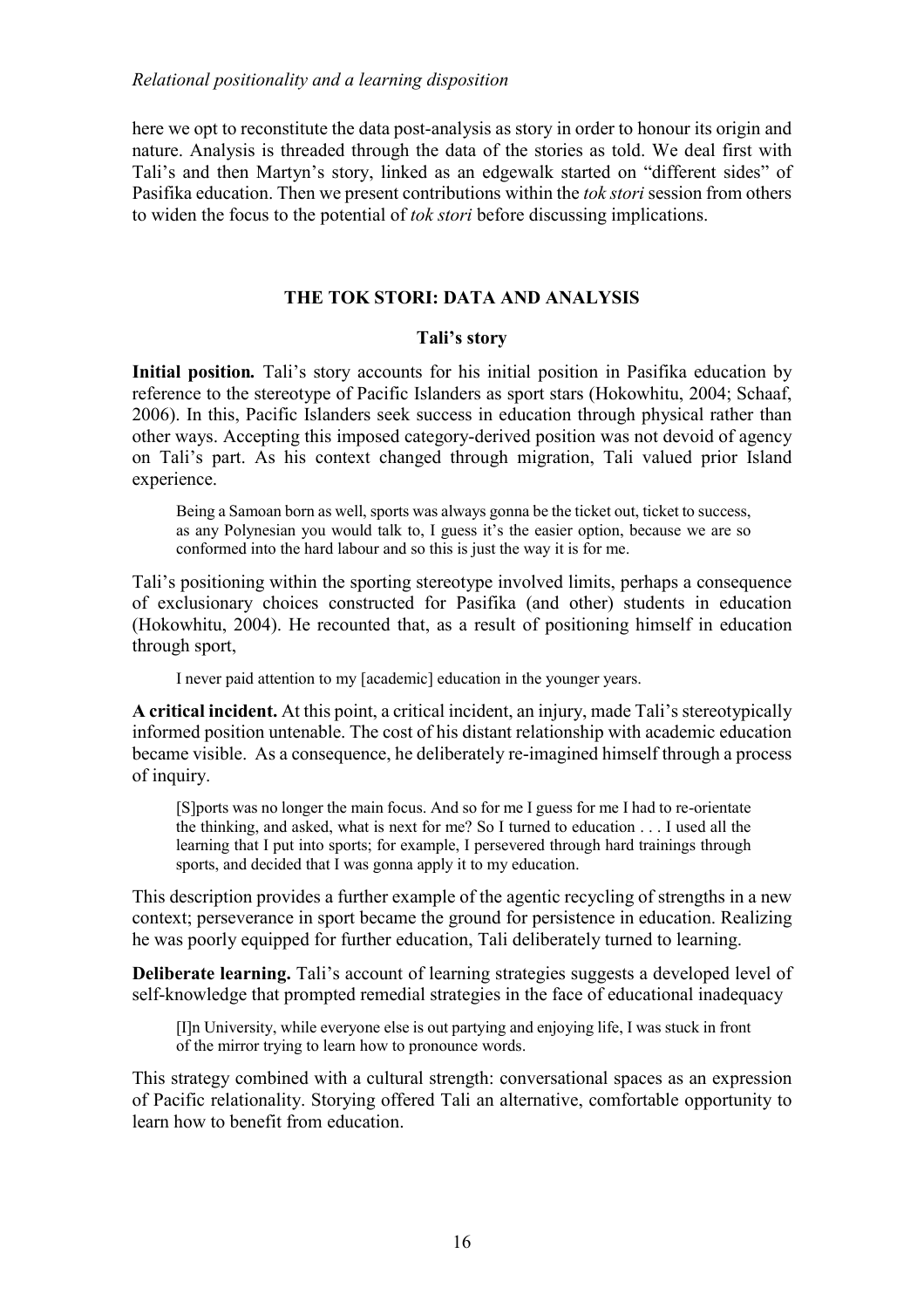None of the lectures I went to, I would understand what they are talking about . . . Pasifika people . . . love to talk and half of the time we are discussing just things that are not important. [H]ow I could change that conversation to become more meaningful? . . . the environment was less formal like there's no one telling you what to do in the front . . . I was able to ask questions.

By deliberate action, Tali sought to transform storying beyond a phatic and into a pedagogic activity as a step towards self-actualization in education, seeking fulfilment and the development of his potential. Tali's story also recalls the catalytic effect of his curiosity on others in the familiar storying environment.

So I asked the questions and I was curious about the answers . . . while they are answering the questions they were debating issues as well . . . Therefore for me, not only learning from them but they were also learning from each other and the conversation as well.

**Re-positioning.** The narrative indicates than when Tali returned to Pasifika education as a teacher, he had re-positioned himself. Initially, he had failed to engage in education. Recognizing himself in his students, Tali's story became that of a leader-as-servant, continuing to be deliberate in his engagement with education for the sake of others:

[T]here were a lot of me in the schools I taught at, students who are in there and not knowing what to do . . . So I asked the question to myself, how can I be of service to these kids, I decided to come back [to tertiary education] . . . and through this Masters journeys I have learnt more than what I have experienced with the hope to help.

Tali's continued learning journey produced an iterative sense of inadequacy which required him to develop himself further. It was at this point in his storying that Tali told of meeting Martyn.

#### **Martyn's story**

**Initial positioning.** Martyn's initial position in relation to Pasifika education was of ignorance a result of geographical movement, first from the UK to New Zealand. On coming to Wellington, this ignorance became significant.

When I got to Wellington, I had no real experience of Pacific people in education and then I walked into my classroom and there were a lot of Pasifika students . . . that presented me with a bit of a problem because my knowledge was zero.

This was compounded by Martyn's consciousness of stereotypical narratives told about Pasifika education of boys who were:

[E]ssentially polite and respectful . . . there to play rugby because they might get a professional contract.

However, Martyn tells of a second, contradictory narrative of educational success for Pasifika students, paradoxically constructed around a unique student. One year,

[A] [Pasifika] student . . . was top in Physics, and the common narrative [was] . . . there you can see Pasifika success [for all] is possible.

Although these conflicting narratives were inadequate to explain the situation, Martyn's story reveals his inability to construct a more viable narrative at that time:

[T]he narrative I was living in did not explain what I was seeing . . . it wasn't one that enabled me to make a contribution to the lives of the students . . . I thought what is the narrative here?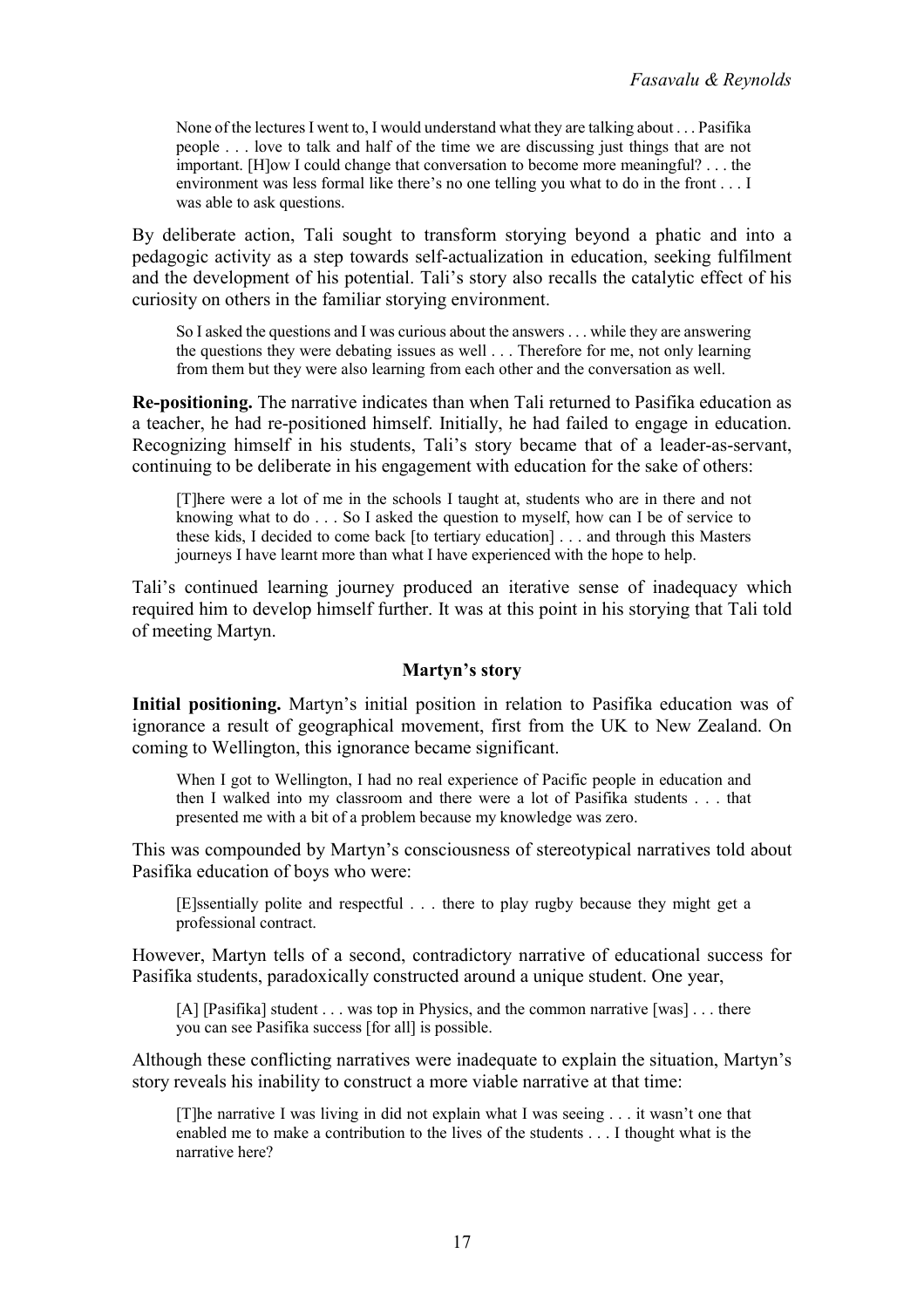Martyn's family's subsequent move to a Pacific Island nation is explained as an attempt to overcome ignorance. However, as well as learning about the lifeways of others, Martyn suggests he learned about himself:

We were seeing things around us that if we read them in our way it didn't make much sense . . . I tried to go [to a Pacific Island nation] . . . to upskill but I also learnt how much upskilling I had to do.

**A critical incident and re-positioning.** Martyn's story recalls that he started a PhD because of a challenge from a Pasifika parent but his understanding was initially confined by his position in relation to Pasifika education.

I was looking at the word relationships and it seemed . . . what we got asked to do [in Pasifika education was] the same thing but just to do it better.

A critical moment came in Martyn's account when he encountered *vā* in the work of Māhina (2004), a concept capable of shifting his experiential learning to a new paradigm.

When I started looking at this word  $v\bar{a}$  I realised that it was actually another whole conversation out there about how we should be together, how our relationships should run and so that gave me a really new point in my conversation with education and with myself.

Learning about relationships through *va* began to open up the possibility of adopting the position of an edgewalker in Pasifika education.

Within the conference *tok stori*, Tali and Martyn undertook a second round of storying focussed on the effect of their relationship on their positions in regard to Pasifika education and research. Thus, this section is also an analysis of a *tok stori* about other prior *tok stori* sessions.

#### **Tali's relational story**

**Fluid positionality.** Tali's story reiterates the significance of fixed, categorical aspects of positionality on encountering Martyn at a lecture.

He was a guest speaker talking about his research class . . . you have questions, why is this white person talking about the things that are dear to me?

However, other aspects of positioning were also in play, which Tali describes shifting the way he contextually understood Martyn.

What connected me to Martyn and his research was the fact that he came in as a learner, not as the one who wants to sort of change our ways of doing things but someone who wants to understand the way we do things.

Here, Tali indicates how positional separation based on ethnicity can be undercut by the deliberately adopted position of another.

**Catalytic relevance.** Tali's story cites a moment to explain the significance of learning as a relational connection in this context. He had been unable to explain to school management his effectiveness in Pasifika education.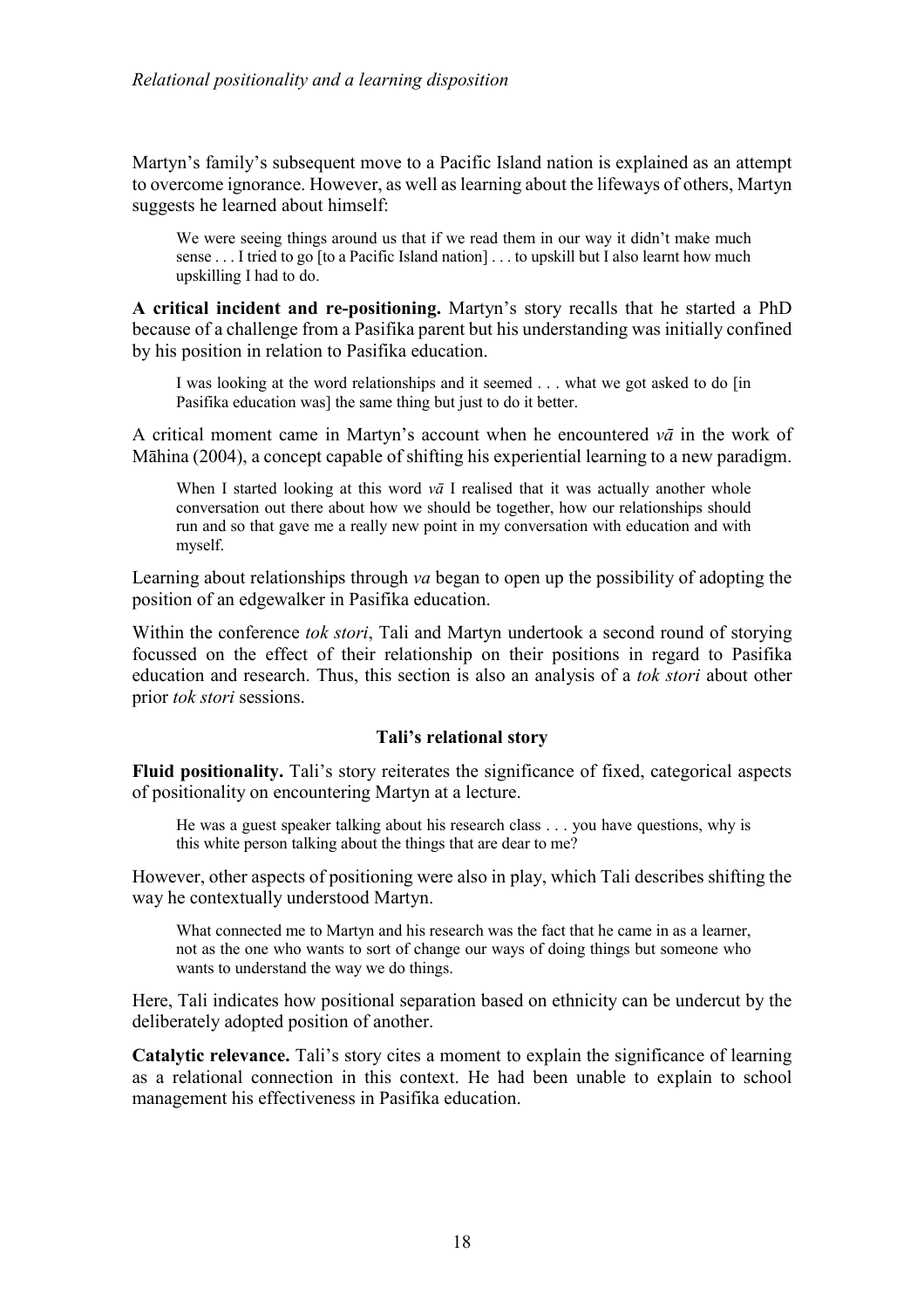[T]hey were trying to get out of me, what are you doing with this class? . . . the students in this class . . . have said that I am the only one they listen to. And so the question was put out there and I didn't know what to say to it or how to answer it.

Tali explains his inability to provide a reply centres on his position in Pasifika education as a family member. In the *tok stori*, recalling this produced a very emotional moment, attesting to the depth of love required to undertake teaching as family care in line with cultural norms.

Teaching was no different than looking after my own sibling, little nieces and nephew, and the reason why I couldn't answer or explain . . . was because for me it was a normal practice . . . I didn't change the way I see whoever was sitting in front of me, I saw them as my own brothers and sisters.

Faced with his inability to explain, Martyn's learning became valuable to Tali.

I couldn't explain that for myself, but he was able to explain that because for me it was just normal practice and habits but for him it was new learning.

In addition, Tali's experienced validation of his Samoan culture in Pasifika education and realized the price he had paid to succeed:

[W]hat had happened is that I had neglected that side of me, my Samoaness, in order to learn in this environment, had to become a Palagi to learn like how they learn .. . . I couldn't pin point the ideas until I came to study and heard Martyn talking about these things, I said . . . that's it!

## **Martyn's relational story**

**Catalytic relevance.** In Martyn's narrative, the effect of the storying encounter with Tali was a re-understanding of the significance of his learning. Tali's tears challenged Martyn to respond.

I realised at that point what he had given me. What people had taught me, I knew it was of significance to other palagi teachers but I did not really appreciate it until I heard his reaction, the quality of the gift . . . the importance of what I have tried to learn . . . the responsibility

This explanation suggests that a person's response to emotion in storying can have a powerful catalytic effect, such as the rethinking of one's relational position and potential contribution to a field.

**Fluid positionality.** Storying as pedagogy capable of shifting a person's position in relation to a shared field is a theme in Martyn's account of his and Tali's interactions.

[P]assing the story backwards and forwards, I have really come to understand much more on the seriousness and power . . . of the Pacific wisdom and the importance of absorbing that myself . . . validated by my brother in his comments.

The validation of an "outsider" by their contribution to "insiders" has two-way consequences. The validated outsider may experience increased confidence and a consciousness of increased closeness to their field; insiders may re-address their relationship to the field as a result of the approach and re-languaging of outsiders. In this way, relational positioning developed through the flux of learning can be creative for all involved.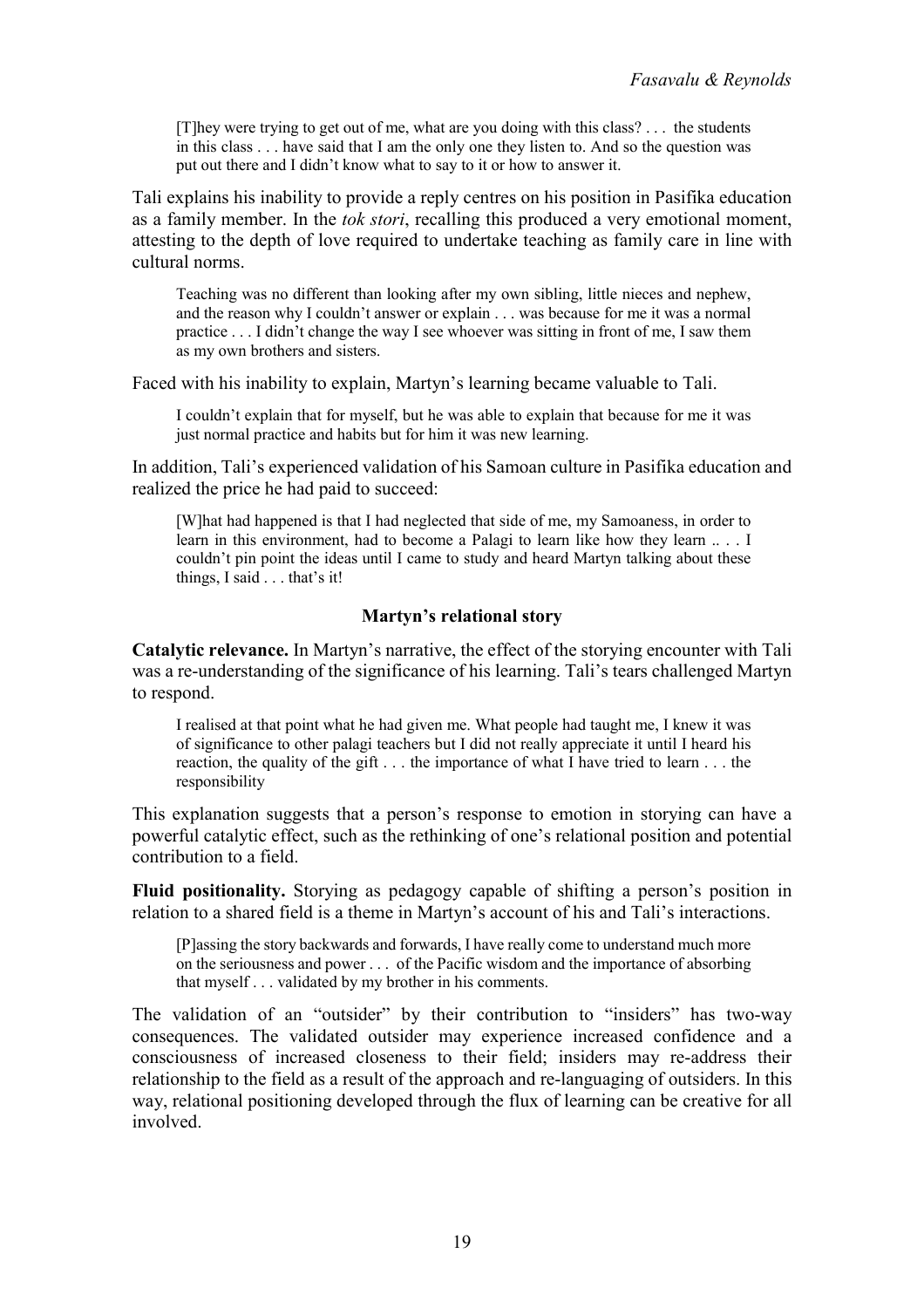#### *Tok stori* **as a relational space**

In this section, we briefly analyse the contributions of others to the conference *tok stori*, focussing on the potential of *tok stori* as a way of exploring positionality and relationality in a conference setting. Participants are indicated as P1, P2, and so on.

**Validation of emotion as connection.** One participant in the *tok stori* intersected her experience as a parent with that of Tali as a teacher through the emotion Tali had shown when thinking of teaching as a family activity.

I have a child . . . his teacher . . . said to me, I am paid to teach I am not paid to like him and I don't like him . . . how lucky those students are to have a teacher that brings that kind of love to the classroom. (P1)

This contribution suggests the way emotion in *tok stori* can enhance relational connection, lead to the validation of one person by another, and support ideas such as the importance to Pasifika education of love.

A second participant connected to the story as a teacher. He recounted a prior conversation in his home (Asian) country:

She told me . . . "this means that you love bringing something to your students, that you want to connect with your students" . . . But for me when you ignore students that means you lose your heart. (P2)

This exemplifies the idea that *tok stori* encourages emotional connections which mediate ethnic or other categorical differences.

**Validation of relationships as potential pedagogic spaces.** Because a *tok stori* session, unlike a traditional conference presentation, opens a space which values relationality, pedagogical connections can readily be developed and/or acknowledged. These contributions speak of prior experiences but offer validation to involved listeners in the tok stori moment:

[W]hat helped me was having [my] husband's perspective and other people's perspectives but hearing your take on it [vā] helped me connect with it too. (P3)

[I remember] having a conversation . . . a few years ago [about Pasifika education] and since then it has shifted my thinking . . . I have just been on this journey . . . one that is striving for relationships . . . where we might be sharing our journeys, where it [our learning] can hit home. (P4)

**Validation of re-positioning.** A *tok stori* space is one in which people's understanding of the world and their place in it is discursively created. The conference *tok stori* from which this data has been drawn refers to prior *tok stori* in an iterative, dialogic, and circular fashion. "Flattened" relationships and consequent opportunities afforded by *tok stori* can act to facilitate new understandings which can challenge and shift a person's world view.

We are not here to compete but we are here to complete each-other and I think just seeing the relationship . . . highlights there is a movement in terms of the thinking and mind in terms of retraining and reframing challenging and overcoming a lot of things. (P5)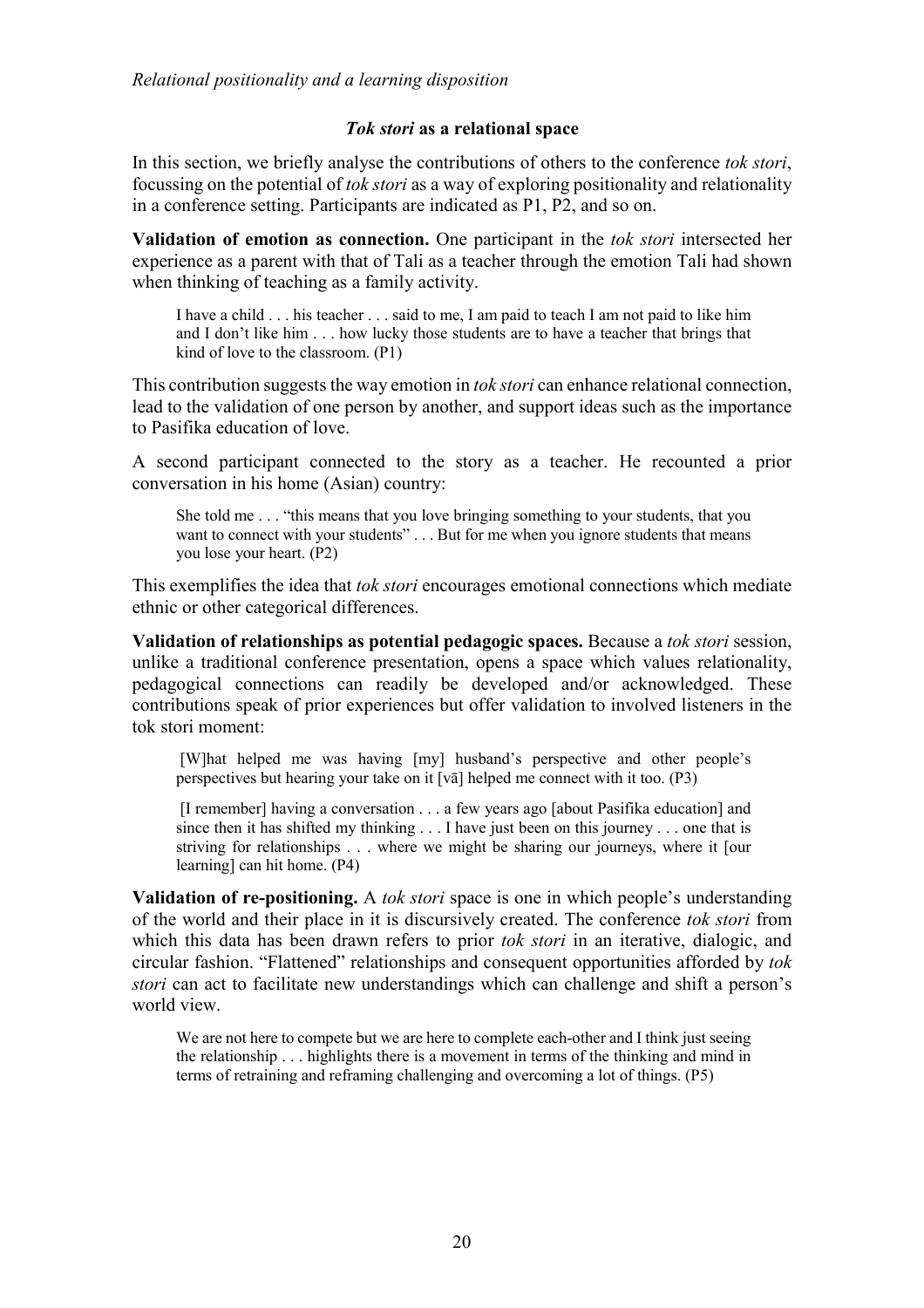# **CONCLUDING DISCUSSION**

In the literature of relational positionality, researcher agency is generally confined to the period of research. This is because relationality is understood as an interpersonal matter, often to do with a balance perceived between multiple categories of identity. However, a *va*-based understanding of relationality can include people's relationships with entities such as the field of Pasifika education, relationships over which they may have ongoing agency. Understanding the ethics of Pasifika education through *teu le va* means that where researchers do have agency over their positionality, they also have responsibility to nurture this in order to enhance their contribution to communities.

Understanding positionality through a longer time base makes sense through this lens. The data suggests that, in the field of Pasifika education, long-term relationships which strategically support researchers as edgewalkers are particularly valuable. The *tok stori* reported on here suggests that valuing agency in positionality can be powerful when this is enacted through learning and the development of appropriate relationships at a deep level. Emotional connection is an expectation in *tok stori*; the tears and laughter shared through *tok stori* in the OCIES conference promoted storied intersections that demonstrate this kind of depth.

However, the data suggests that processes which have agentic potential to render positionality fluid are neither simple nor straightforward, but structured by a tension between fixed and less stable items. Fixed items include categorical positional markers that support stereotypes. However, the data indicates that it is possible to erode the effect of such markers through relational activity. Critical events are another fixed category. Researchers can respond to these in a variety of ways, including deliberate learning and self-actualization in order to achieve a degree of re-positioning.

Recognizing existing strengths and identifying areas of need are also strategies capable of supporting positional fluidity. This is particularly true where relational positionality is understood to go beyond how researchers are regarded by others and to encompass who the researcher is as person, how they regard themselves, and their contribution to community research. This does not deny the relevance of power as an aspect of positionality but sees all those involved in research as having positional agency to mediate flows of power through the ethics and understandings they bring.

The data raises the question of the relationship between position and disposition. Disposition is a concept focussed on the individual; positionality is relational. Perhaps a researcher's disposition is implicated in the way tensions between fixed and fluid items which affect positionality are resolved. The data suggests that where resources such as prior experience, cultural practices such as storying, and conceptual information exist, these are recognized and valued if a disposition to learn is also present. Where this is true, a responsibility is placed on researchers and practitioners in education to position themselves as learners from the plethora of resources available.

The researcher-as-learner and teacher-as-servant have the potential to build enhanced relational bridges with the communities they serve. However, since everyone has the ability to learn, perhaps the activation of this aspect of disposition is itself a result of environmental factors such as the extent to which stereotypes constrain the optimum conditions for learning.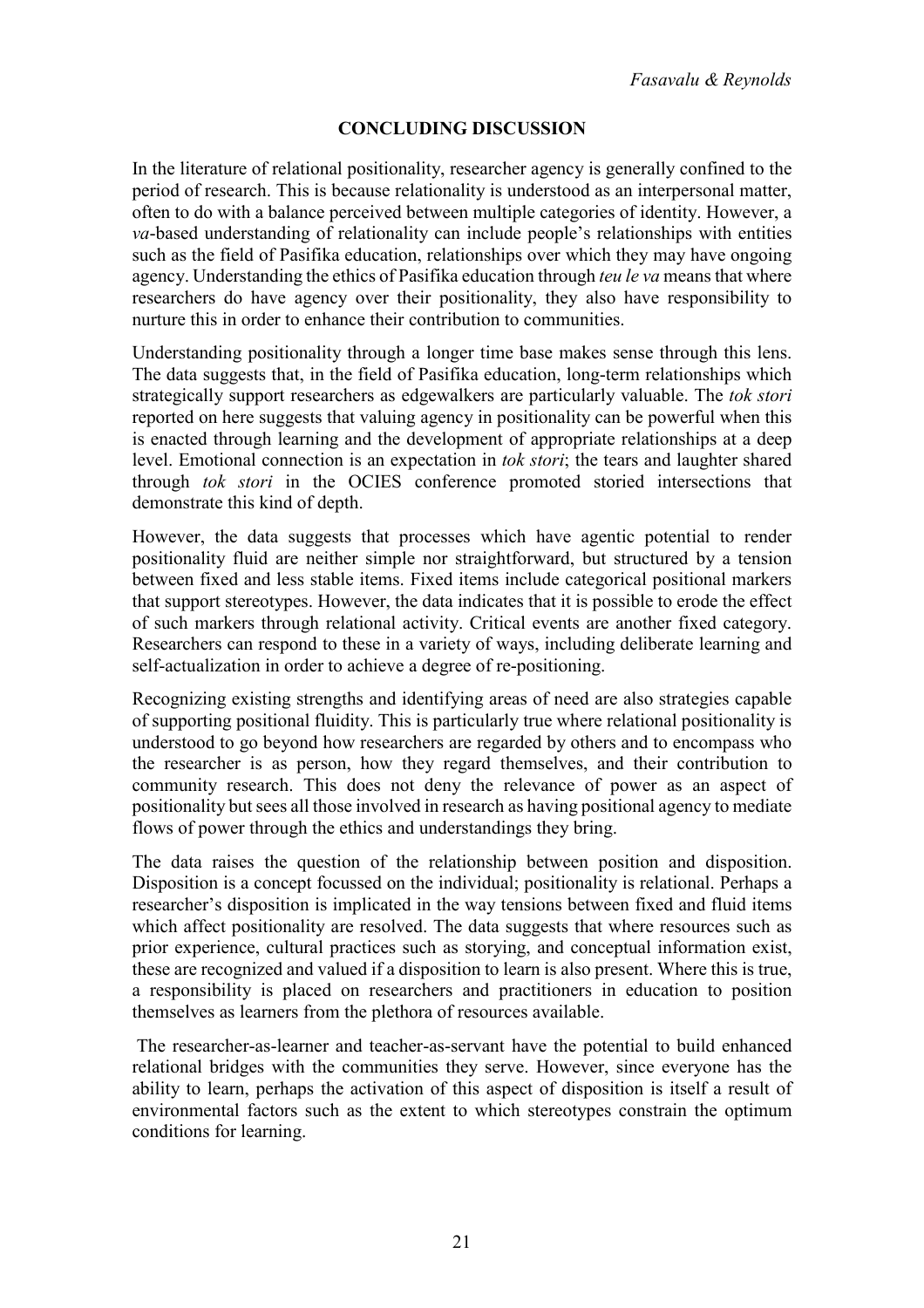In this article, autoethnography has proved a valuable methodology for creating a platform from which to discuss positionality as a relational matter. The individual narratives shared in the *tok story* continually reference storytellers to a field of relationships. The vulnerability associated with autoethnography is also helpful since the relational accounts given in the data of positionality both fixed and fluid are steeped in emotion. Admissions of ignorance, conformity to stereotype and so on are deeply personal matters.

Given the partial understanding we have of people's experiences, attributing such things to others is judgemental, not honouring. The potential of an autoethnographic sensibility to expose the illusionary distinctions between elements of research such as researcher and field is also helpful when seeking to expand the boundaries of discussion around relational positionality.

As has become clear, both time and the range of relationships which are acknowledged can be usefully expanded when a more holistic and relationally focussed lens is applied to research. By creating space between ourselves and our stories, the IGT analysis of autoethnographic text has taught much to us as storytellers. Our learning about the kinds of processes which have affected us, permits increased deliberateness as we continue our research and teaching journeys.

Finally, this article has demonstrated that where edgewalking is a way of caring for research relationships with community, interpersonal relational activities in the space between "sides" of the edge can enhance close relational positionality with individuals, community, and field. We appreciate the responsibility and feel the joy that this realization brings. In our case, we have realized with Crocombe (1976) that a "person who behaves towards you as a brother deserves to be addressed as one" (p. 4).

# **ACKNOWLEDGEMENTS**

We thank the following participants present at the tok stori:

Sam Oldham, Amy Brittain, Sali Sali, Maciu Raivoka, Selena Meiklejohn-Whiu, Martyn Reynolds, Sonia Fonua, Tho Vo, Mele Katea Paea, Rebekah Grace, Bernard Whelan, Janice Ikiua-Pasi, Carolyn Tait, Jack Maebuta, Cherie Chu, Ethel Renata, Tali Fasavalu, Kabini Sanga, Louise Falepau.

#### **AUTHOR BIOGRAPHIES**

Talitiga Ian Fasavalu is an educator working in Physical Education and Health at a secondary college in the Wellington region. He recently completed his Masters of Education at Victoria University of Wellington and is passionate about changing the learning experiences of Pasifika students in schools with the hope this will be reflected in their academic and personal success. His research interests include mentorship and the relevance of Pacific thinking to education.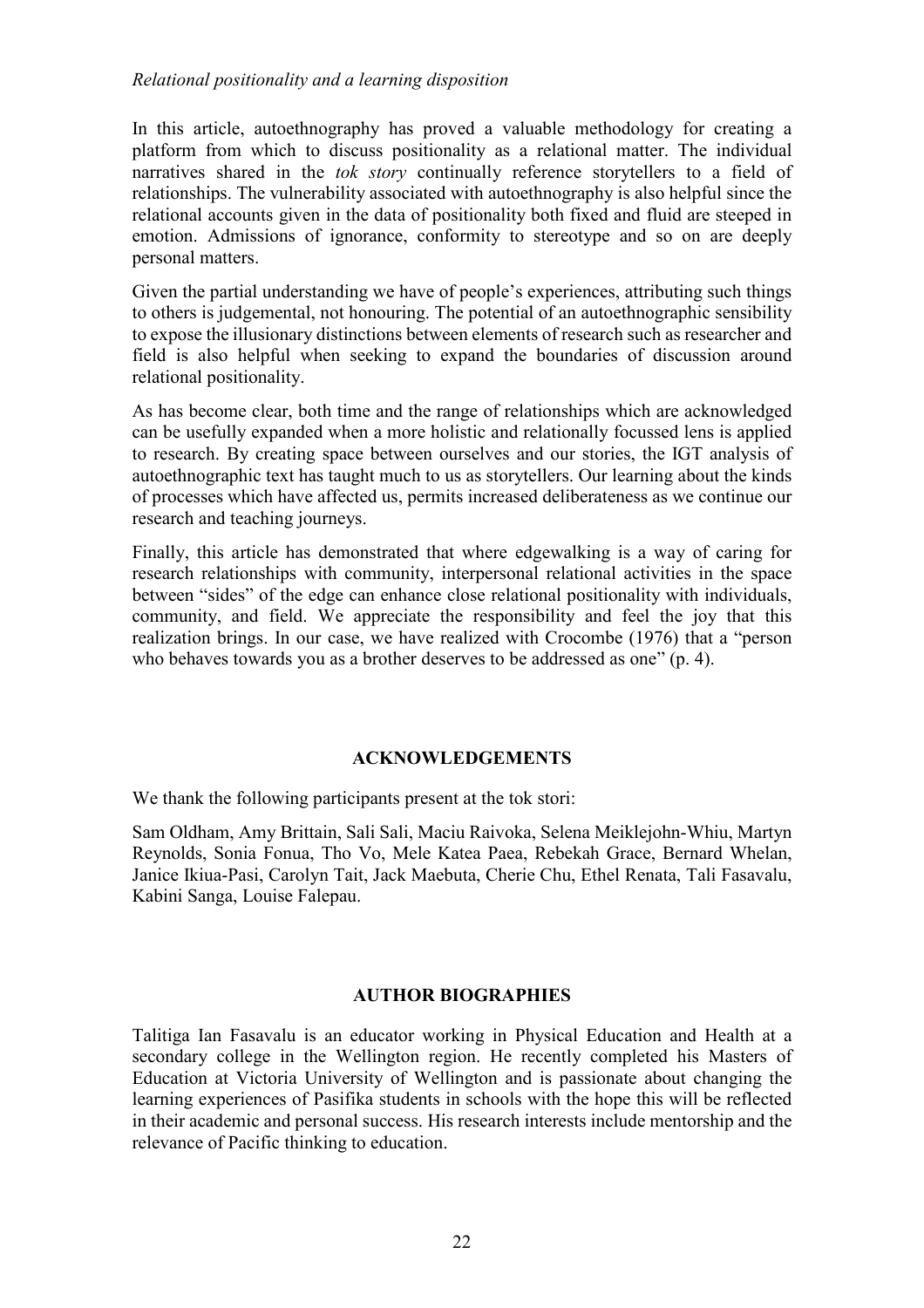Dr Martyn Reynolds has been an educator in schools for over 35 years. He is currently working as a freelance researcher, writer, and provider of professional learning and development, and holds a post as a Research Assistant at Victoria University of Wellington. Martyn has lived and worked in the UK, his birthplace, Tonga, Papua New Guinea and Aotearoa New Zealand. He is passionate about the place of learning as a way of improving the relational activity of education. His research interests include education in the Pacific, tok stori, vā/va and transformational pedagogies.

#### **REFERENCES**

- Airini, Anae, M., Mila-Schaaf, K., Coxon, E., Mara, D., & Sanga, K. (2010). *Teu le va – Relationships across research and policy in Pasifika Education: A collective approach to knowledge generation and policy development for action towards Pasifika education success*. Wellington, New Zealand: Ministry of Education.
- Anae, M. (2016). Teu le va: Samoan relational ethics. *Knowledge Cultures, 4*(3), 117– 130.
- Butz, D., & Besio, K. (2009). Autoethnography. *Geography Compass, 3*(5), 1660–1674.
- Carling, J., Erdal, M. B., & Ezzati, R. (2014). Beyond the insider–outsider divide in migration research. *Migration Studies, 2*(1), 36–54.
- Chang, H., Ngunjiri, F., & Hernandez, K. (2016). Collaborative autoethnography. doi: 10.4324/9781315432137
- Charmaz, K. (1999). Grounded theory: Objectivist and constructivist methods. In N. K. Denzin & Y. S. Lincoln (Eds.), *Handbook of qualitative research* (2nd ed., pp. 509–535). Thousand Oaks, CA: Sage.
- Charmaz, K. (2014). *Constructing grounded theory*. Thousand Oaks, CA: Sage.
- Crocombe, R. G. (1976). *The Pacific way: An emerging identity*. Suva, Fiji: Lotu Pasifika.
- Crossa, V. (2012). Relational positionality: Conceptualizing research, power, and the everyday politics of neoliberalization in Mexico City. *ACME: An International E-journal for Critical Geographies, 11*(1), 110–132.
- Emirbayer, M., & Mische, A. (1998). What is agency? *American Journal of Sociology, 103*(4), 962–1023.
- Fletcher, S. (1998). Attaining self-actualisation through mentoring. *European Journal of Teacher Education, 21*(1), 109–118.
- Hamilton, M. L., Smith, L., & Worthington, K. (2008). Fitting the methodology with the research: An exploration of narrative, self-study and auto-ethnography. *Studying Teacher Education, 4*(1), 17–28.
- Hokowhitu, B. (2004). Tackling Maori masculinity: A colonial genealogy of savagery and sport. *The Contemporary Pacific, 16*(2), 259–284.
- Houma, S. (2011). Leadership challenges and management strategies of women school leaders. *Emerging Issues and Successful Practices*, 139–153.
- Jones, S. H. (2007). Autoethnography. In G. Ritzer (Ed.), The Blackwell encyclopedia of sociology: Blackwell. Retrieved from https://onlinelibrary.wiley.com/doi/10.1002/9781405165518.wbeosa082.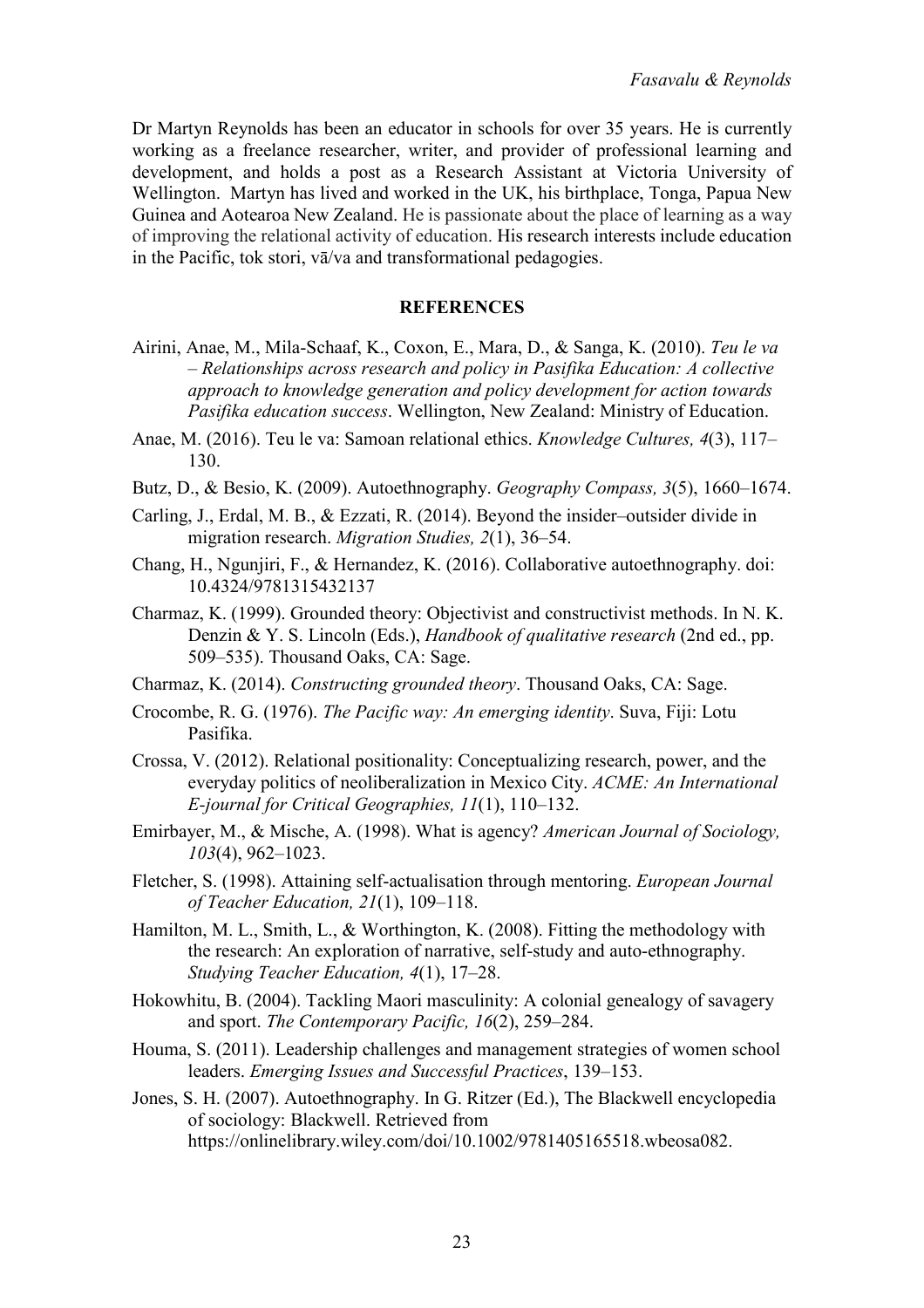- Ka'ili, T. O. (2005). Tauhi va: Nurturing Tongan sociospatial ties in Maui and beyond. *The Contemporary Pacific, 17*(1), 83–114.
- Kincheloe, J. L., & McLaren, P. (2002). Rethinking critical theory and qualitative research. In N. K. Denzin & Y. S. Lincoln (Eds.), *The Sage handbook of qualitative research* (3rd ed., pp. 303–342). Thousand Oaks: Sage Publications.
- Krebs, N. (1999). *Edgewalkers: Defusing cultural boundaries on the new global frontier*. Far Hills, NJ: New Horizon Press.
- MacDonald, L., & Reynolds, M. (2017). "It's all part of the job": Everyday silencing in the life of a secondary school teacher. *Mai Journal, 6*(1), 47–60.
- Māhina, O. (2004). Art as ta-va time-space transformation. In T. Baba, O. Māhina, N. Williams, & U. Nabobo-Baba (Eds.), *Researching the Pacific and indigenous peoples: Issues and perspectives* (pp. 86-93). Auckland, New Zealand: Centre for Pacific Studies, The University of Auckland.
- Mason, C., & Rawlings-Sanaei, F. (2014). Introduction: Where is the narrative around academic migration? In C. Mason & F. Rawlings-Sanaei (Eds.), *Academic migration, discipline knowledge and pedagogical practice: Voices from the Asia-Pacific* (pp. 1–9). Singapore: Springer Singapore.
- Meo-Sewabu, L. (2014). Cultural discernment as an ethics framework: An Indigenous Fijian approach. *Asia Pacific Viewpoint, 55*(3), 345–354.
- Merriam, S. B., Johnson-Bailey, J., Lee, M.-Y., Kee, Y., Ntseane, G., & Muhamad, M. (2001). Power and positionality: Negotiating insider/outsider status within and across cultures. *International Journal of Lifelong Education, 20*(5), 405–416.
- Mila-Schaaf, K., & Hudson, M. (2009). *Negotiating space for indigenous theorising in Pacific mental health and addictions*. Auckland, New Zealand: Le Va.
- Moss, P. (1995). Embeddedness in practice, numbers in context: The politics of knowing and doing. *The Professional Geographer, 47*(4), 442–449. doi: 10.1111/j.0033-0124.1995.00442.x
- Nanau, G. L. (2011). The wantok system as a socio-economic and political network in Melanesia. *OMNES: The Journal of Multicultural Society, 2*(1), 31–55.
- Nast, H. J. (1994). Women in the field: Critical feminist methodologies and theoretical perspectives. *Professional Geographer, 46*(1), 54–66. doi: 10.1111/j.0033- 0124.1994.00054.x
- Rowe, W. (2014). Positionality. In D. Coghlan & M. Brydon-Miller (Eds.), The SAGE Encyclopedia of Action Research (pp. 628). London. doi: 10.4135/9781446294406
- Sanga, K., & Reynolds, M. (2019). Melanesian tok stori in leadership development: Ontological and relational implications for donor-funded programmes in the Western Pacific. *International Education Journal: Comparative Perspectives, 17*(4), 11–26.
- Sanga, K., Reynolds, M., Paulsen, I., Spratt, R., & Maneipuri, J. (2018). A tok stori about tok stori: Melanesian relationality in action as research, leadership and scholarship. *Global Comparative Education, 2*(1), 3–19.
- Schaaf, M. (2006). *Élite Pacific male rugby Players' perceptions and experiences of professional rugby.* (MA), University of Otago, Dunedin, New Zealand.